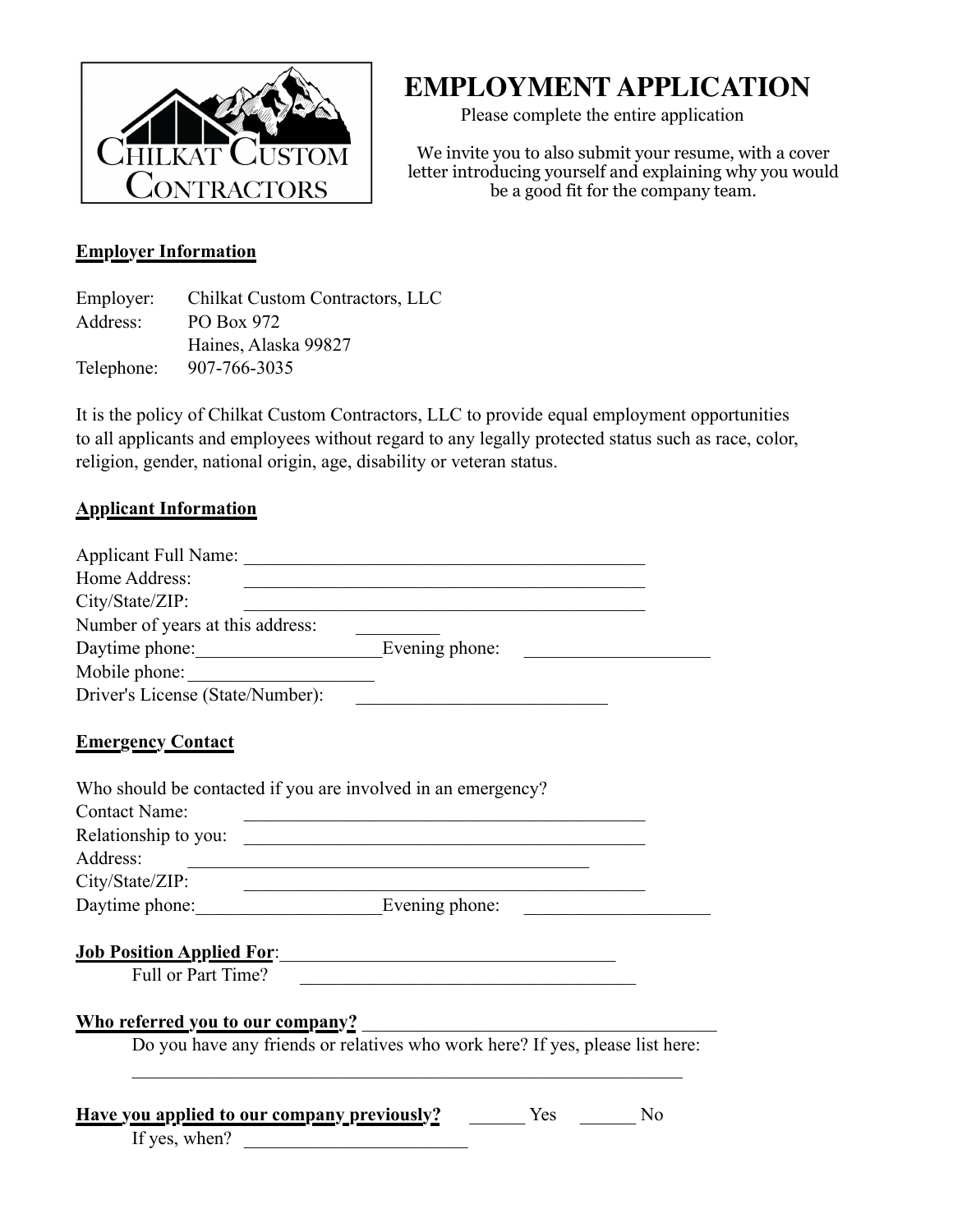| Are you at least 18 years old? Yes                                                | N <sub>0</sub> |  |  |
|-----------------------------------------------------------------------------------|----------------|--|--|
| <u>How will you get to work?</u>                                                  |                |  |  |
| <u>If applicable, are you available to work overtime?</u> Yes No                  |                |  |  |
| <u>If you are offered employment, when would you be available to begin work?</u>  |                |  |  |
|                                                                                   |                |  |  |
| <u>If hired, are you able to submit proof that you are legally eligible for</u>   |                |  |  |
| employment in the United States? Yes No                                           |                |  |  |
| Are you able to perform the essential functions of the job position you seek with |                |  |  |
| or without reasonable accommodation? Yes No                                       |                |  |  |
|                                                                                   |                |  |  |

 $\mathcal{L}_\text{max}$  and the contract of the contract of the contract of the contract of the contract of the contract of the contract of the contract of the contract of the contract of the contract of the contract of the contrac

## **Applicant Employment History**

List your current or most recent employment first. Please list all jobs (including self-employment and military service) which you have held, beginning with the most recent, and list and explain any gaps in employment. If additional space is needed, continue on the back page of this application.

| <b>Employer Name:</b>             |  |  |  |  |
|-----------------------------------|--|--|--|--|
| Supervisor Name:                  |  |  |  |  |
| Address:                          |  |  |  |  |
| City/State/ZIP:                   |  |  |  |  |
| <b>Job Duties:</b>                |  |  |  |  |
| Reason for Leaving:               |  |  |  |  |
| Dates of Employment (Month/Year): |  |  |  |  |
|                                   |  |  |  |  |
| Employer Name:                    |  |  |  |  |
| Supervisor Name:                  |  |  |  |  |
| Address:                          |  |  |  |  |
| City/State/ZIP:                   |  |  |  |  |
| <b>Job Duties:</b>                |  |  |  |  |
| Reason for Leaving:               |  |  |  |  |
| Dates of Employment (Month/Year): |  |  |  |  |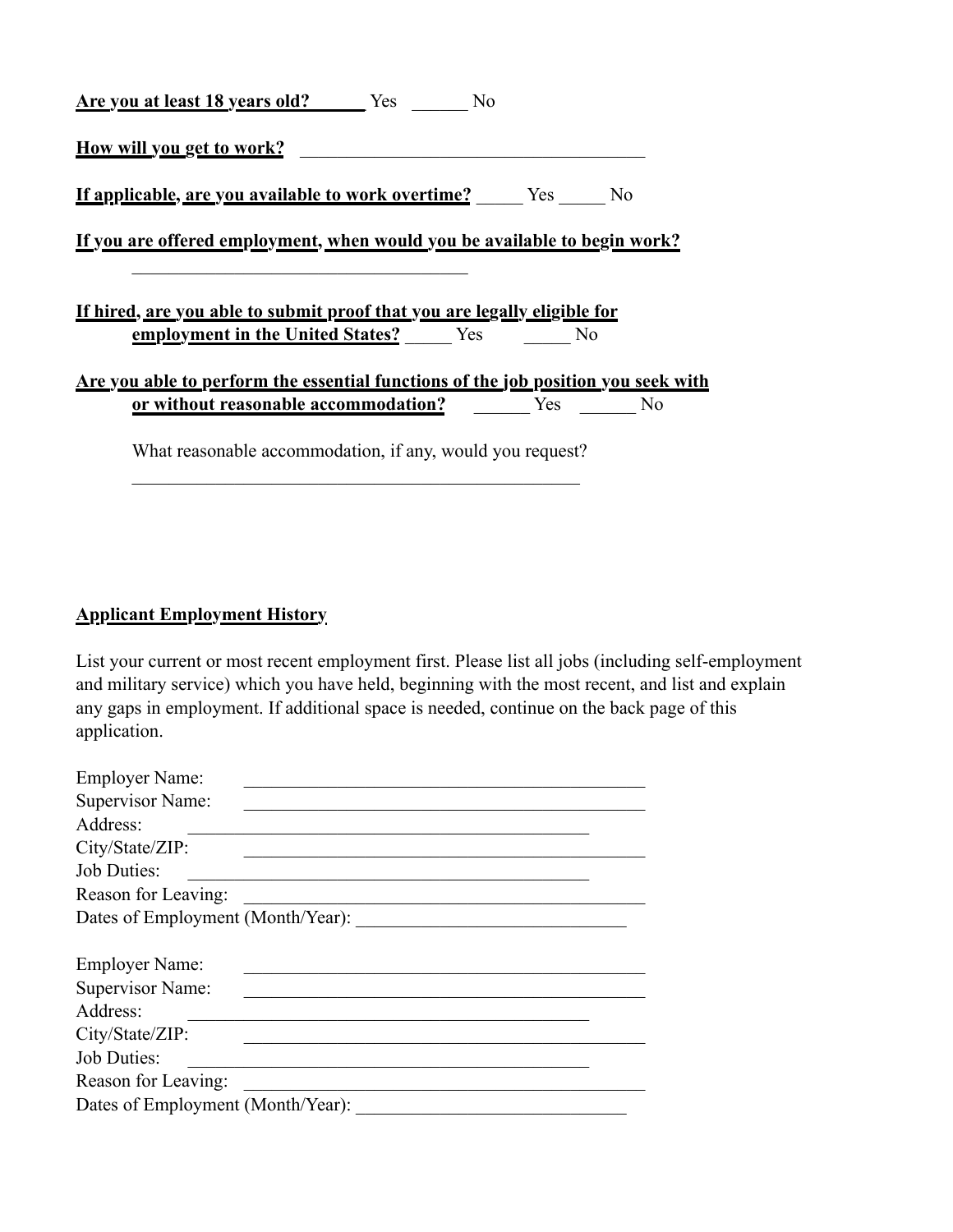## **Applicant Employment History** continued

| <b>Employer Name:</b>             |  |  |  |  |
|-----------------------------------|--|--|--|--|
| Supervisor Name:                  |  |  |  |  |
| Address:                          |  |  |  |  |
| City/State/ZIP:                   |  |  |  |  |
| <b>Job Duties:</b>                |  |  |  |  |
| Reason for Leaving:               |  |  |  |  |
| Dates of Employment (Month/Year): |  |  |  |  |
|                                   |  |  |  |  |
| <b>Employer Name:</b>             |  |  |  |  |
| Supervisor Name:                  |  |  |  |  |
| Address:                          |  |  |  |  |
| City/State/ZIP:                   |  |  |  |  |
| <b>Job Duties:</b>                |  |  |  |  |
| Reason for Leaving:               |  |  |  |  |
|                                   |  |  |  |  |

#### **Applicant's Education and Training**

College/University Name and Address

| Did you receive a degree? | Yes |  | No If yes, degree(s) received: |  |
|---------------------------|-----|--|--------------------------------|--|
|                           |     |  |                                |  |

 $\mathcal{L}_\text{max}$  , and the contribution of the contribution of the contribution of the contribution of the contribution of the contribution of the contribution of the contribution of the contribution of the contribution of t

 $\mathcal{L}_\text{max}$  , and the contribution of the contribution of the contribution of the contribution of the contribution of the contribution of the contribution of the contribution of the contribution of the contribution of t

 $\mathcal{L}_\text{max}$  , and the contribution of the contribution of the contribution of the contribution of the contribution of the contribution of the contribution of the contribution of the contribution of the contribution of t

 $\mathcal{L}_\text{max}$  , and the contribution of the contribution of the contribution of the contribution of the contribution of the contribution of the contribution of the contribution of the contribution of the contribution of t

 $\mathcal{L}_\text{max}$  , and the contribution of the contribution of the contribution of the contribution of the contribution of the contribution of the contribution of the contribution of the contribution of the contribution of t

High School/GED Name and Address

Did you receive a degree? Ves Westerman No

Other Training (graduate, technical, vocational):

Please indicate any current professional licenses or certifications that you hold:

Awards, Honors, Special Achievements: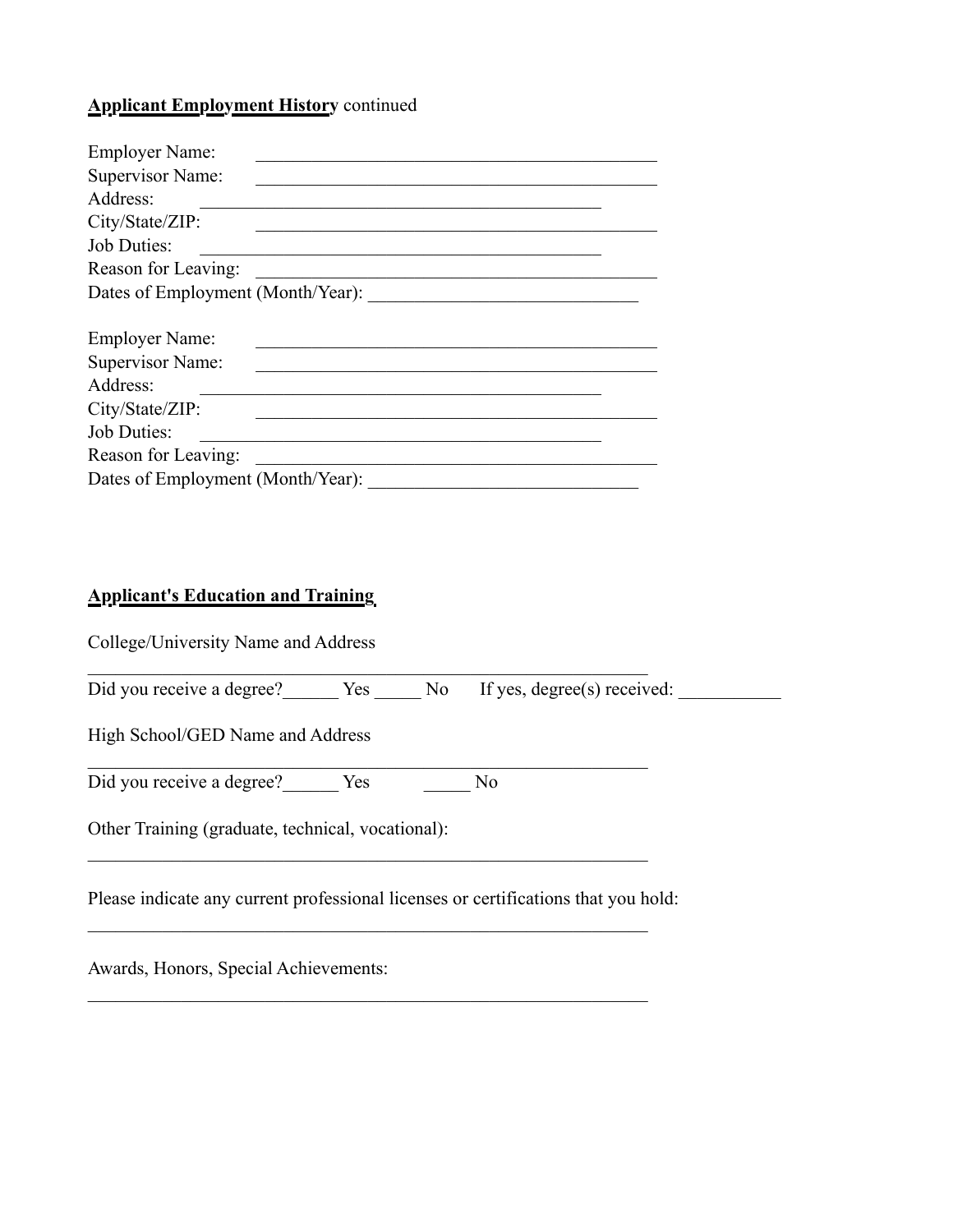## **Applicant's Skills**

List any skills that may be useful for the job you are seeking. Enter the number of years of experience, and circle the number which corresponds to your ability for each particular skill. (One represents poor ability, while five represents exceptional ability.)

| Skills | $\#$ Years | Rating |
|--------|------------|--------|
|        |            | 12345  |
|        |            | 12345  |
|        |            | 12345  |
|        |            | 12345  |
|        |            | 12345  |
|        |            | 12345  |
|        |            | 12345  |
|        |            | 12345  |
|        |            | 12345  |
|        |            | 12345  |
|        |            | 12345  |
|        |            | 12345  |